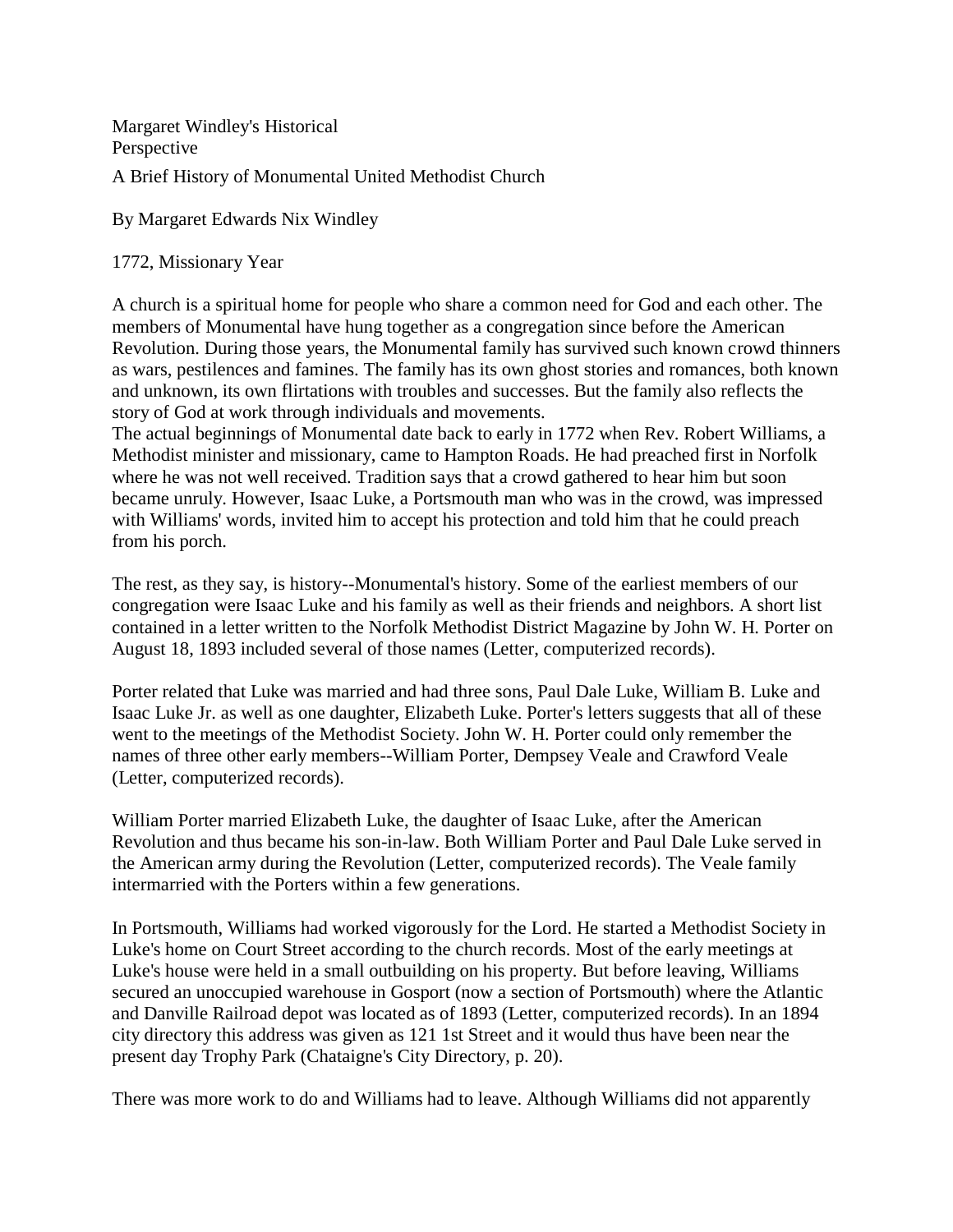write down his actual dates of service in Portsmouth, he reported to the Rev. Francis Asbury on April 22, 1772 that he had had a successful mission in Virginia (Asbury, Volume 1, p. 28).

In the summer of 1772 the Rev. Joseph Pilmore, another Methodist minister and missionary, came to build upon Williams' work. Pilmore was a more meticulous record-keeper and left a journal in which he noted reading the rules of the Methodist society to a throng in worship in Portsmouth on November 14, 1772 and receiving 27 into membership (Pilmore, 162). That is considered the official date of our church's beginning even though Rev. Williams preached earlier.

## Of Names

Some words should be inserted here about our name. Although our church started in 1772 and it was recognized as part of the Methodist church early onward, our specific name has been Monumental Methodist only since the 1870s. The name was first broached in a paper read at a District Conference in 1873, but the actual official name change was not passed until 1875 at the Norfolk District Conference of the Methodist church meeting at Benn's Church. The name was meant to indicate that the church was a monument to Rev. Robert Williams, the founding missionary.

Before that, the congregation had many other names. These included the Methodists in Portsmouth, Portsmouth Station, Glasgow Street Methodist, and Dinwiddie Street Methodist Church. A few of these names reflected the physical location of the church, and this will be covered under the appropriate part of the history.

Our denomination has only been known as United Methodist since 1964. The historic name for our denomination was the Methodist Episcopal Church. During a period of approximately 100 years, Monumental was part of the Methodist Episcopal Church, South until the two sections of the church re-united. Before the American Revolution, Methodist missionaries and ministers tried to encourage a view of the Methodist societies as prayer groups within the Church of England. Thus, for the first 12 years of our congregation's existence, our members would have been considered Episcopalians as well as Methodists. Isaac Luke died in October 1784, only a few months before the Methodist Church broke off officially from the Episcopal Church as part of the Christmas Conference (December, 1784). He is buried in the churchyard of Trinity Episcopal Church, Portsmouth.

For easier reading, I will generally refer to our church as Monumental Methodist throughout this work regardless of the year.

## The Church Starts

Monumental is said to be the oldest continuing Methodist congregation in the South (Lower Tidewater Virginia, Volume II, page 13). The church's tradition also holds that we are the third oldest continuous Methodist congregation in the nation.

After the missionaries of 1772, the church was assigned to the circuit serving both Norfolk and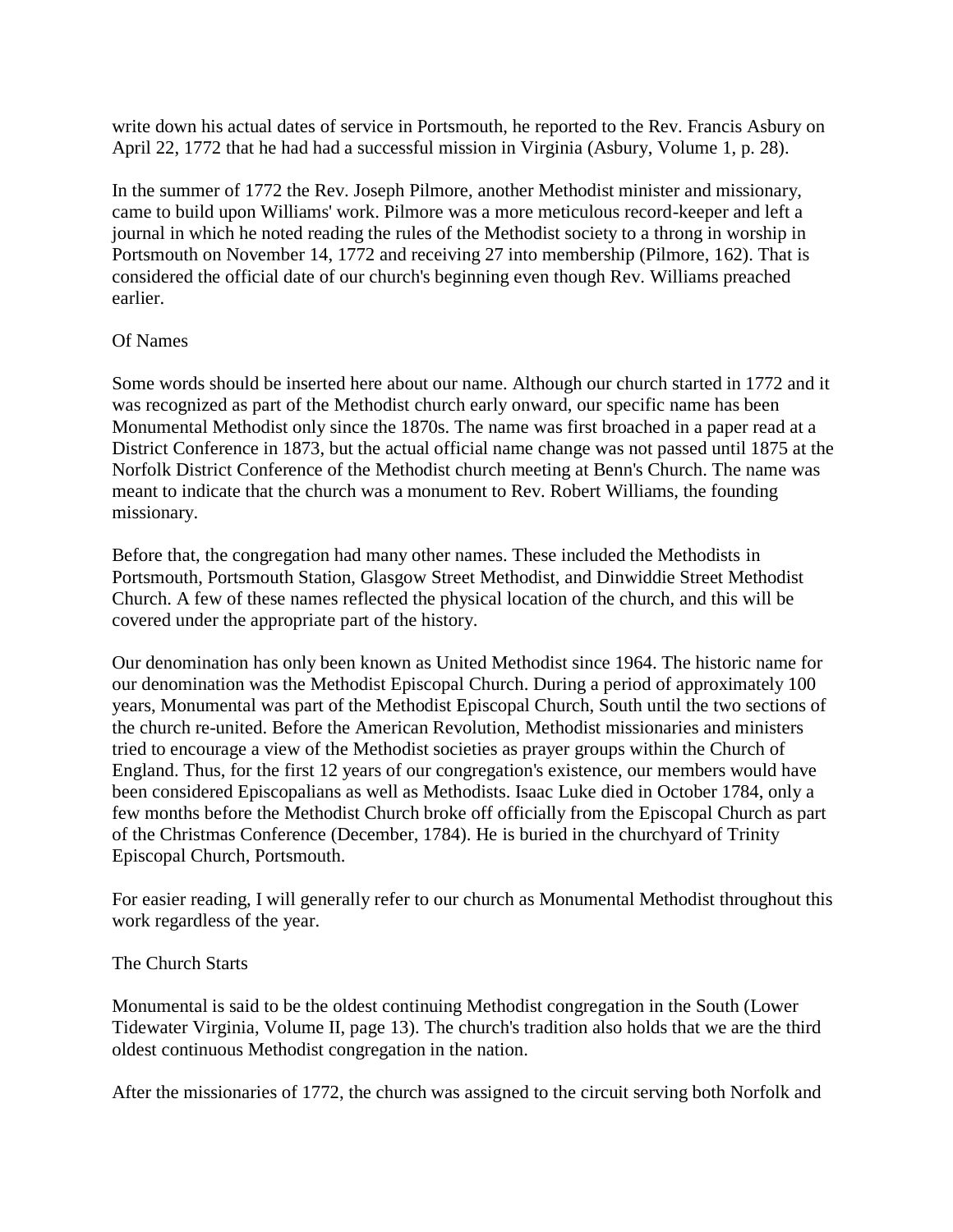Portsmouth. Thus Methodist ministers have specifically served our congregation as a part of the appropriate circuit since 1773. According to the church's records, the Rev. Richard Wright was sent in 1773 to be the first minister and the Rev. John King came in 1774 to be the second.

In 1775 came the Rev. Francis Asbury, our best-known minister, the only one who regularly shows up in encyclopedias with his own entry. After the American Revolution, Asbury would become the first bishop of the Methodist church in America at the aforementioned Christmas Conference of the Methodist Church. This conference was held at Lovely Lane Methodist Church in Baltimore at Christmastide, 1784.

Asbury was a truly remarkable person who deserved the honor of bishop as much as anyone did. During the course of his life, he traveled approximately a quarter of a million miles by foot, horse, boat etc. up and down much of the Eastern Seaboard to spread the Gospel.

At Monumental, official records indicate that he was in charge in 1775 when building started on our church's first sanctuary to be built as such-the South Street Meetinghouse at the intersection of South and Effingham Streets. However his journal indicates that he became actively engaged in setting up more Methodist churches in the countryside after the congregations of Norfolk and Portsmouth raised 34 pounds toward the building of a church (Asbury, Volume I, 158). He did not get back to our church until April 4, 1800. At that time he preached at the church only four years after it had been moved to Glasgow Street and was so much impressed with members' work on it that he referred to it as "the neat new house" (Asbury, Volume II, 229).

On February 8, 1805 he met with the church's trustees over their desire to continue having a regularly stationed preacher and described the church as having been enlarged to sixty feet by thirty feet. During that meeting he advised them to add galleries (Asbury, Volume II, 458).

As an interesting sidelight, Asbury was in the area when the news came about the Battle of Great Bridge (now in the city of Chesapeake, Virginia), the first important land battle of the Revolution in the South, and he recorded the news in his journal entry for Wednesday December 27, 1775 as follows: "We have awful reports of slaughter at Norfolk and the Great Bridge; but I am at a happy distance from them, and my soul keeps close to Jesus Christ" (Asbury, Volume 1, page 171).

He was in Delaware on Tuesday June 1, 1779 when he heard the news of the Battle of Fort Nelson (Portsmouth, Virginia) on May 9, 1779 with its concomitant British burning of Suffolk and plundering of merchant ships in the Elizabeth and James Rivers:

"We have a sound of war from the southward; Lord, think upon us, that we perish not!" (Asbury, Volume 1, page 302).

Asbury as a traveling minister became aware of feelings in the Colonies about the desire for a break with the mother country. Yet his loyalties must have been torn by the requirements of his clerical position. After all, Rev. John Wesley, the founder of Methodism, lived in England and expected his ministers to be loyal to the king and had called on the Methodist clergy in America to return at the outbreak of hostilities. Although Asbury stayed in this country, he is generally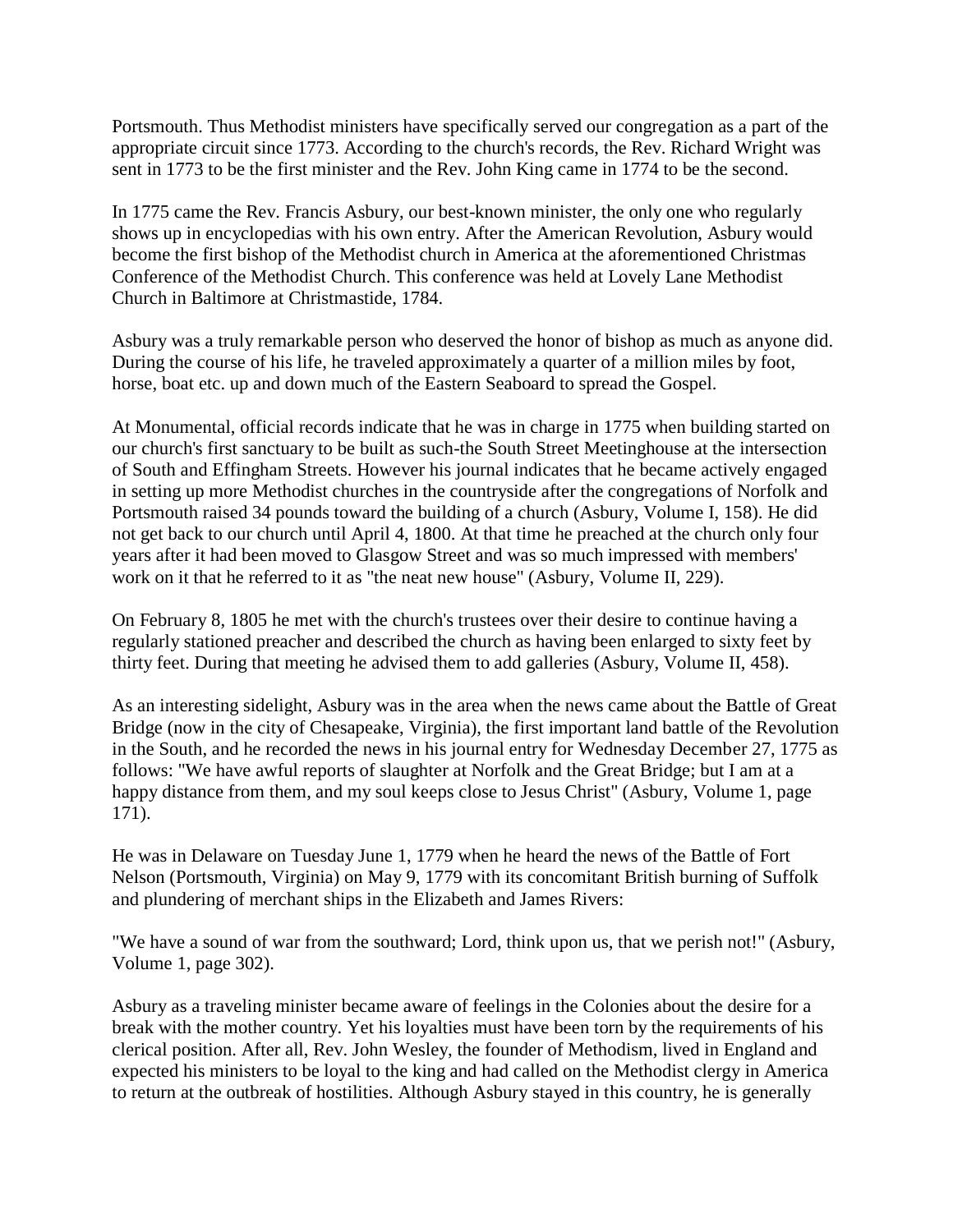considered to have been a Tory because he refused to take a loyalty oath to state of Maryland. However, the actual certainty of his loyalties is unclear. He wound up spending much of the Revolution from 1778 onward in Delaware in a judge's home, either as a willing or unwilling guest. But by war's end, he had tired of the fighting. When he received the news that England had accepted American independence, he was pleased: "Here I heard the good news that Britain had acknowledged the Independence for which America has been contending-may it be so" (Asbury, Volume 1, page 425).

Religious Life Before The Revolution

Before the American Revolution, there was very little freedom of religion in this country. Throughout most of the Colonies, everyone had to belong to the Church of England or the Episcopal Church to be able to participate in their own government. It is said that only in the Colony of Rhode Island was the vote permitted to landowners and their oldest sons without religious restrictions.

In the Colonies everyone was expected to pay taxes to support the state church and they ran the risk of civil punishment if they missed church on a regular basis. They could also be punished for adultery and blasphemy.

The Methodist church was able to get started before the Revolution because it was seen as a prayer group operating within the Church of England. Such freedoms were not accorded to the clergy or members of many other denominations that are well known today. It seems to be a truism for instance that the Catholics, Quakers, and Baptists could not worship freely in this country in those days. However by the 1770s both Asbury and Pilmore were regularly running into Baptist and Presbyterian ministers who seemed to preach freely.

Although lack of religious freedom seems unnatural to modern Americans, it was generally the way of much of the European world in those days. In Protestant Europe it was illegal to be a Catholic and in Catholic Europe it was illegal to be a Protestant.

When this nation's Founding Fathers set up freedom of religion after the Revolution with the Constitution's Bill of Rights, they knew the necessity of what they were seeking. They and their families had seen their Mother Country torn by religious strife for about 200 years as power had shifted between Catholicism and Protestantism under the Tudors. They had then seen that definition of Protestantism begin to further define itself under the Stewart kings with their Cromwellian Interregnum and more so under the Hanoverian kings. The Founding Fathers had noticed that whatever church had been in power had tried to dominate and squelch the others and they had come to view freedom of religion as the best means of liberating the proverbial better angels of the religious nature.

## The Methodist Lifestyle

Our founders had different views on proper behavior than we do today. Drinking, dancing, playing cards, Sabbath-breaking, cursing, bad tempers, wearing fancy clothing and other forms of perceived worldliness were considered grounds for which members could be drummed out of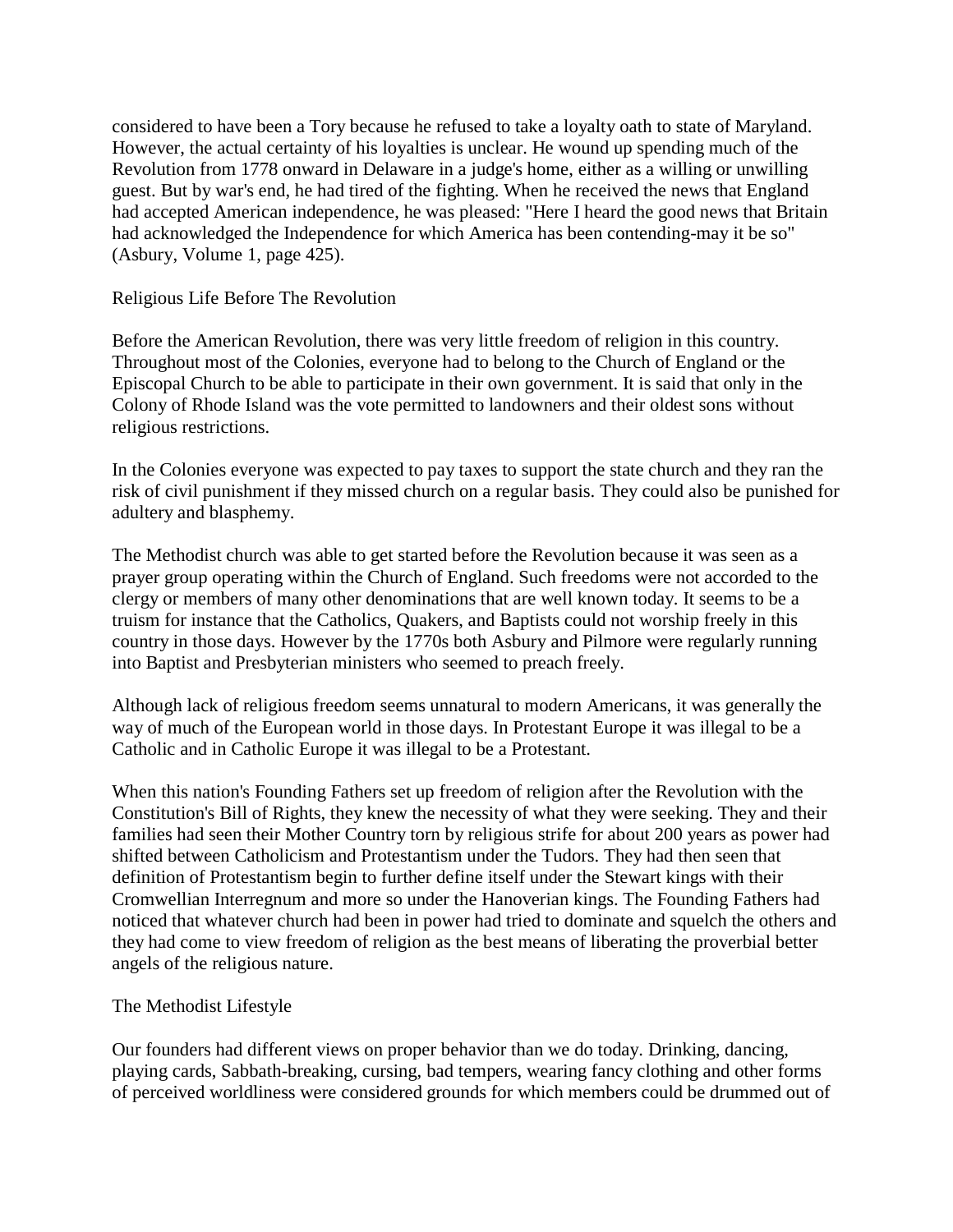the Methodist church in the early days. The extent to which this was a serious inconvenience to the members cannot be determined at this point. After all, these seemed to be the general expectations of behavior from all Protestants from a Dissenting background. By the 1840s and 1850s the Methodists were beginning to soften at least some of their original rigidity (Brent, throughout). Until the 1950s and 1960s Methodists maintained some of their original concentration on behavior although they had long since stopped excommunicating members.

One item of curiosity-the Methodists as a denomination did not view the institution of slavery in a favorable way. The Methodists of New England were some of the most active of abolitionists. However, Methodists of other regions were less aggressive. In the South, Methodists had to accept a rather different reality and they set up the Methodist Episcopal Church, South in 1845 over the issue of slavery. In the Methodist Church's General Conference of 1844, there had been a move to vote Bishop James O. Andrew of Georgia out because he had become a slave owner through inheritance and marriage. Several states including Andrew's Georgia would not at that time permit the manumission of slaves. So Andrew was caught in a dilemma. But when he considered withdrawing from the Methodist church, others with similar problems encouraged him instead to form a separate sister branch of Methodism. In 1939 the Northern and Southern branches of the church reunited.

## Monumental In A New Nation

During the American Revolution, the church kept up "a sort of precarious existence" (letter). A few congregants met from time to time but the requirements of war kept people busy and uneasy.

But then the peace came and with it was freedom of religion through the Bill of Rights. It would have a special depth of meaning for Monumentallers. After all, among the members and ministers in the early years, a few Revolutionary War soldiers are easily identifiable. Two charter members, Paul Dale Luke and William Porter, and two early ministers, William McKendree and Jesse Nicholson, fought on the American side during the war. Nicholson would eventually settle as a local minister (ordained only to one locality) and he joined the congregation. It is difficult to gauge the extent to which a friend of his, James O'Kelly, influenced him to avoid furthering his ministerial career. James O'Kelly served as the Presiding Elder of the Norfolk District (this included Portsmouth) from 1788 to 1792 before leaving to form the Republican Methodist Church or O'Kellyites, a group of people who were disturbed that the Methodist Church in America had installed bishops. Francis Asbury, the American church's first bishop, had earned a reputation for being a difficult man with whom to work. The O'Kellyites later combined with other religious splinter groups and with the Congregationalists of New England to become part of the United Church of Christ. Nicholson became a schoolteacher, surveyor and postmaster. He also became involved in politics.

But back to the church--in 1792 Monumentallers bought a tract of land from (Mrs.) Director Friedley on Glasgow Street and the church's tradition says that shortly afterward they moved the church there on rollers to what is now the church's present Glasgow Street Park where Monumental prospered as Glasgow Street Methodist.

Monumental In The Early Years Of The Nation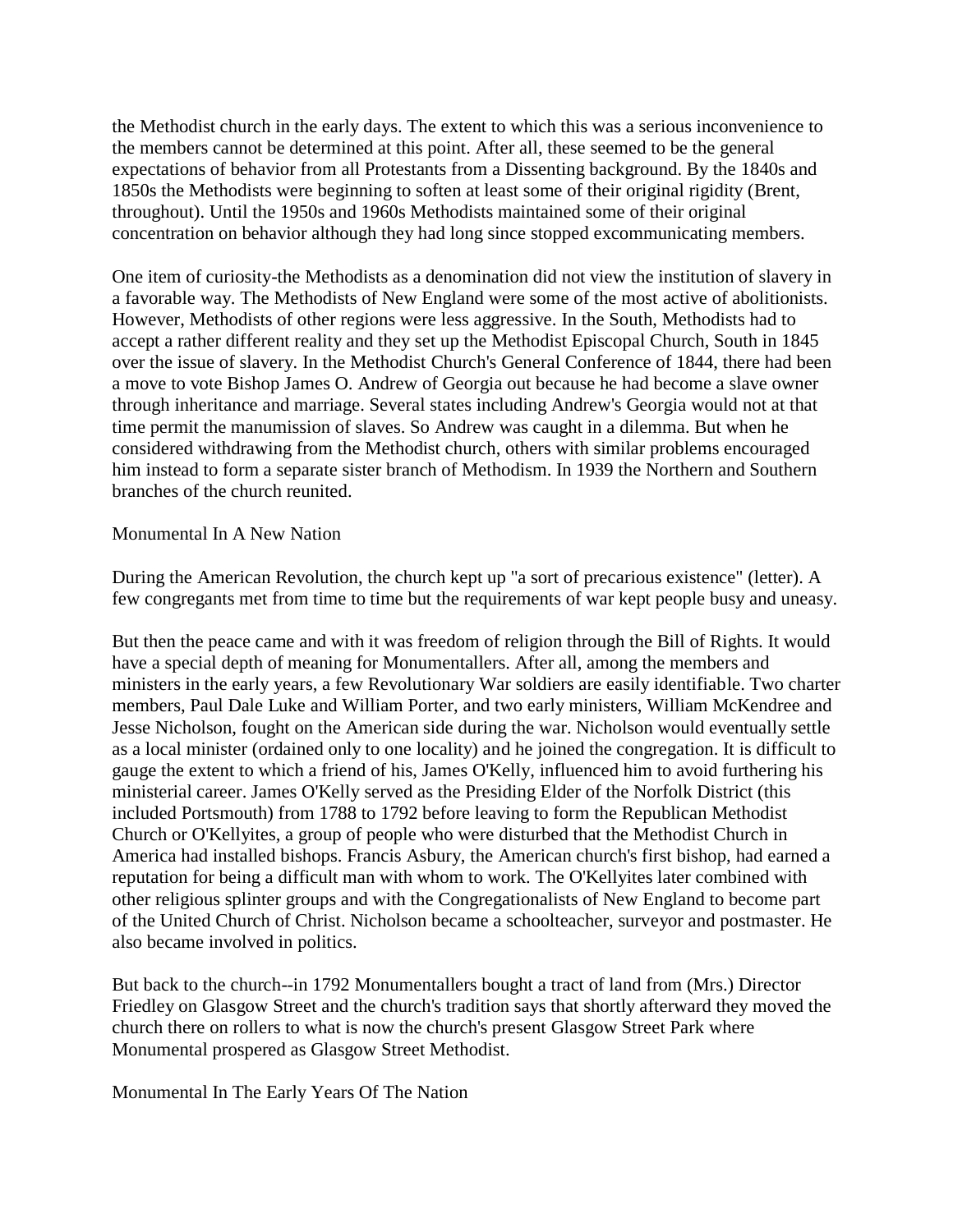In 1818 church members joined a united effort with the Presbyterians to form Portsmouth's first Sunday school in a building in the 200 block of High Street. The school prospered, and the churches separated to further develop their own Sunday school classes.

A cholera epidemic hit the city in 1832 and Monumental minister Rev. Vernon Eskridge, did his best to serve the physical and spiritual needs of the citizens. According to tradition he had a holistic view of the ministry. He is supposed to have picked out an unofficial headquarters under a tree in the middle of town during this time where he kept food and medicine with him to give out during visits to the sick along with prayers and spiritual advice.

Just the year before, 1831, Monumentallers began to build a new church on Dinwiddie Street at approximately the present site of the church. This church would become known as the Dinwiddie Street Methodist Church. Members had been planning to make a move for a few years beforehand but the rise of the black codes requiring separate worship as a result of the Southampton Insurrection gave their move a new impetus. According to our church records Rev. Eskridge was the minister that year.

Monumentallers gave the old church on Glasgow Street to the black members. A white man from Monumental, the Rev. George Bain, was assigned to be the minister to the black congregation, and several members of the Monumental congregation were assigned to lead Sunday school classes for the blacks, who were not allowed by law to lead their own worship or classes.

The old Glasgow Street church soon became known as the African Church and it took its place as a stationed Methodist church in 1843. It burned on September 26, 1856 in a fire of apparently suspicious origin. Later in 1856 Rev. Bain received financial assistance from throughout the Portsmouth community to lead the black church members in rebuilding in another location a few blocks away. That church would eventually become known as Emanuel A.M.E. (African Methodist Episcopal) Church.

Yellow Fever struck Portsmouth in 1855. Due to the epidemic, Portsmouth lost approximately ten percent of its population in only a few months.

One of those lost to the illness was Rev. Eskridge. After serving the church in 1832 as minister, he had returned to serve as assistant minister from 1839-1850, and then left to serve as a chaplain in the United States Navy. His Mediterranean cruise ended just in time to bring him to the Portsmouth area where he became caught up in Portsmouth's epidemic. He died in September 1855 in the service of God and humanity.

A supernatural story about him was related in the official minutes of the Virginia Conference. While Rev. Eskridge was dying of Yellow Fever in the Naval Hospital, his son, Richard, passed on before him. No one wanted to tell the father for fear of depressing him. However, he knew that his son was dead because Richard appeared to him in a dream with several other dead relatives and invited him to the rewards of the Great Beyond (Memoirs, 121).

The Effects Of The Civil War On Monumental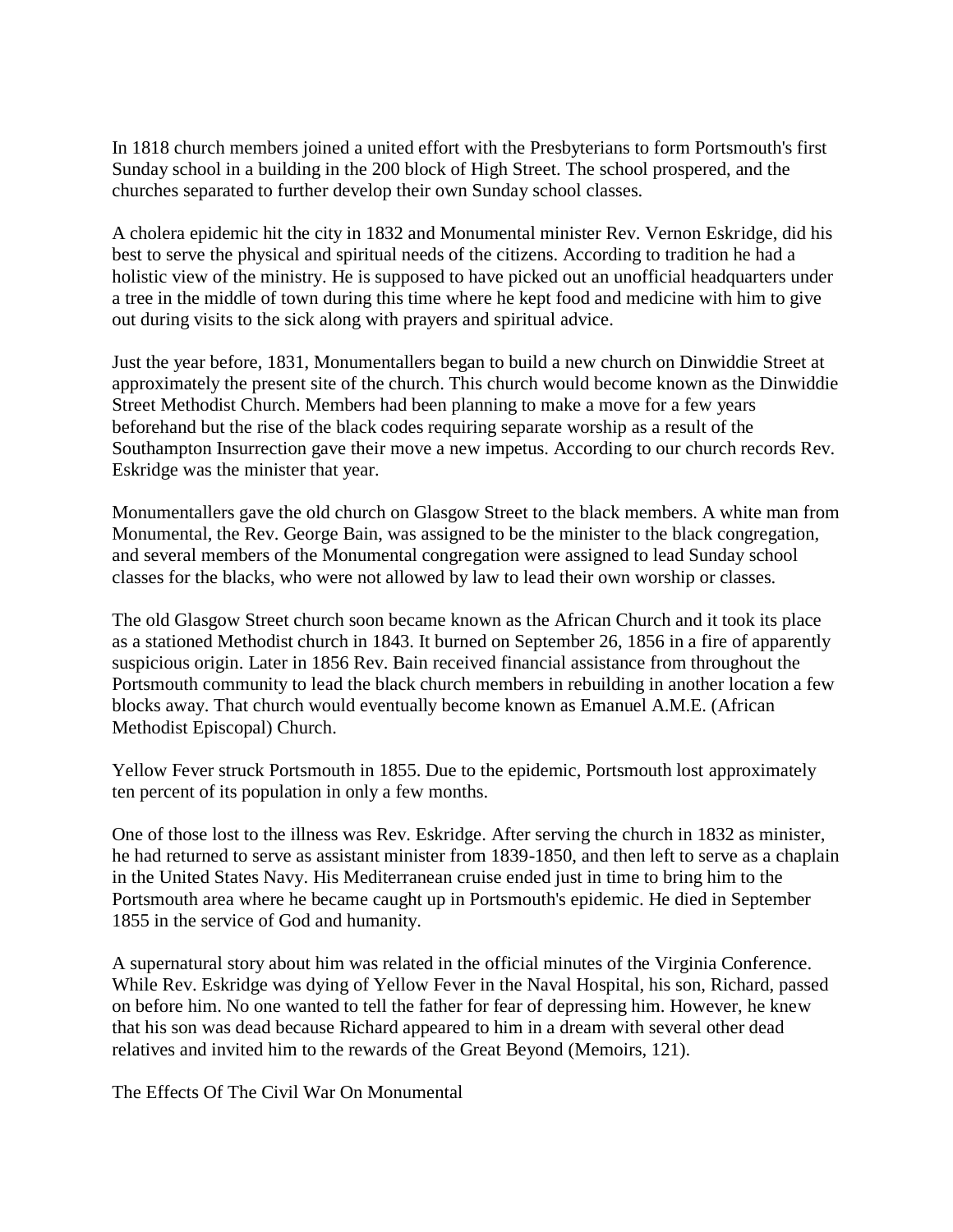In 1861, the Civil War began and it would have its own effect on the little church that would become Monumental.

Several members joined the Confederate military. Among them were John Luke Porter, the designer of the Merrimac (CSS Virginia)--the first ironclad to be used for war purposes; E. V. White, an officer who served on board the Merrimac/Virginia; William Henry White, John S. Jenkins, Thomas C. Owens, James Toomer, and John W. H. Porter (Monroe and Hatcher, 21, 22). Another Confederate member was Bartlett A. Grimes (treepages genealogical website, Bartlett Grimes, pages 1--3). Two ministers of the church served as chaplains for the Confederate military--Rev. Peter A. Peterson and Rev. W. E. Edwards. Rev. Peterson, who served the church in 1860 and 1861, left when the Confederates evacuated the town and became a Confederate chaplain. Rev. Edwards returned from the service in 1865 to organize Monumental's disheartened members using the chapel of the Second Presbyterian Church (Lafferty, 74, 133).

The city went under Northern Occupation in 1862, and our congregation was joined by some of members of the Union military such as John Johnson, a Northern sailor. After the war we gained Samuel Woods, who had received a Medal of Honor for action during the Siege of Suffolk.

Unfortunately, in 1864 the church burned to the ground as a result of a defective flue. The only relic of the church left from the fire was the pulpit Bible, which was rescued by member Robert G. Cutherell who dashed in and out of the burning building to get it.

Little is known of this period partly because some of the records were destroyed in the fire. The pages covering the time of the Occupation were removed from the one existing book that contains a roster from those days. Only enough remains on the page for 1862 to pass on the information to succeeding historians that the members cooperated with the Yankees. This meant that the church had to go under the Baltimore Conference of the Methodist Church, which was loyal to the Union, rather than the Virginia Conference, which was loyal to the Confederacy.

As time passed, legends grew about the fire and three main versions have emerged.

The first was that the Yankees deliberately burned the church. This probably grew from the fact that the fire occurred during the Occupation, a time when the church went under the Baltimore Conference.

There was another version, that the members who were Southern loyalists burned the church. This may have grown out of the frustration that the members felt at losing their church to a fire.

The third version--a defective flue--is the most reasonable cause. It is backed up by not only by the official church records, but also by the fact that the church had an insurance policy with the Virginia Mutual Assurance Company and was able to collect a sizeable amount on it from the company. A newspaper article in the Norfolk Virginian from January 5, 1867 recounted that the church had been able to collect \$6,000.

During those days of the Baltimore Conference, Rev. Joseph Wheeler and Rev. G. W. Hobbs,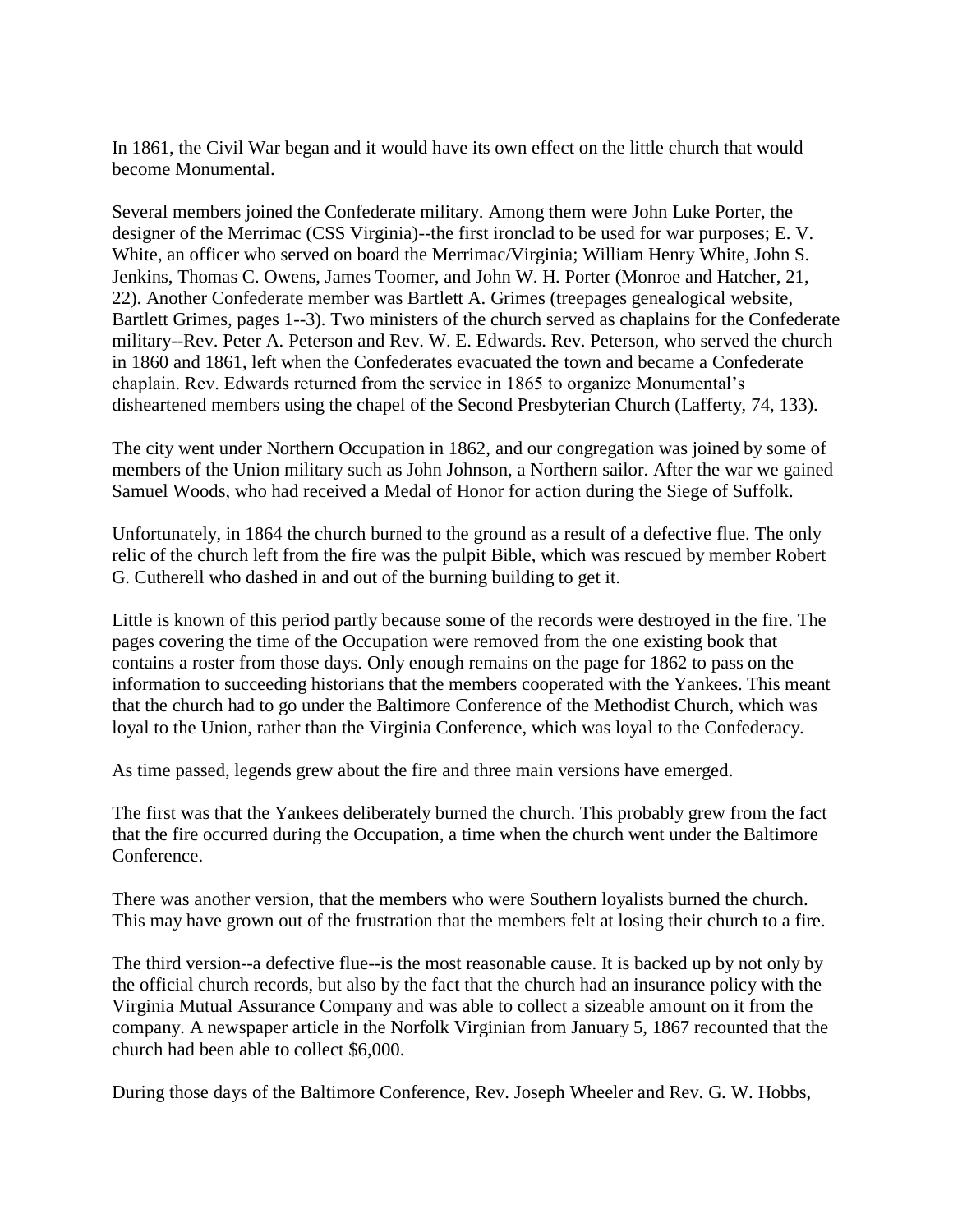known in Monumental history as the Northern Missionaries, were in charge. They seemed to have related well to our congregation. In the ten months that he served Monumental, Rev. Hobbs baptized 40 people and married ten couples. Rev. Wheeler refused to leave his records however.

After all, the Northern Methodist ministers were tactful people. They arranged for a "blind Bible" to be given to Fletcher Porter, a blind member of the church. The "blind Bible" was written in raised letters so that the blind readers could run their fingers over the pages and read by feeling the letters. This was before the invention of Braille.

In May 1865, after the end of the war Rev. William E. Edwards, formerly a Confederate chaplain, showed up to rally several members for worship at a chapel rented from the Second Presbyterian Church. During some of this time Wheeler and Hobbs were still also operating locally for the congregation out of St. John's Episcopal, which had been given to them to use for worship after Monumental burned. By 1866 Monumentallers had built a chapel on Queen Street at the approximate site of the present-day church's Fellowship Hall. That chapel operated as the church until the present Monumental United Methodist Church was finished in 1876 and then the former chapel became the Sunday school building. By the 1950s, the Sunday school building was no longer serving the needs of the congregation despite a few additions and it was knocked down and replaced with the present Fellowship Hall.

After The War, The Progressive Era And Beyond

In 1881 the women of the church formed the Foreign Missionary Society, leading to the formation of the Home Missionary Society, the Women's Society of Christian Service, and eventually the United Methodist Women.

In 1911 Arthur J. Lancaster, an Englishman, became Monumental's director of music. He would serve the church for 50 years or until his death in 1961. He also bring his gifts to the community during much of that time by teaching and directing music programs for 30 years-1929 through 1959-in the Portsmouth school system. From 1929 through 1947 he directed vocal music at Woodrow Wilson High School and from 1947 through 1959 he directed the entire Portsmouth school system's music programs. He was honored as Portsmouth's First Citizen in 1959 for his dedication to the cause of music. In the ceremonies he was described as someone who would go anywhere to teach any student or reach any audience with an interest in music.

With the advent of World War I, Monumental geared up with patriotic fervor and opened the church to servicemen. The men of the church of draft age either joined the military or went to military school to further their fighting skills.

Members visited servicemen and invited them to services, donated liberally to the American cause, and army and navy chaplains often conducted or assisted in services. After religious services, there were social entertainments at the church. Servicemen were specifically made a part of the life of the church and each was given a part in church activities.

Active member John Deans made himself an unofficial missionary to the enlisted men and brought many to the West Sunday school class as well as to church.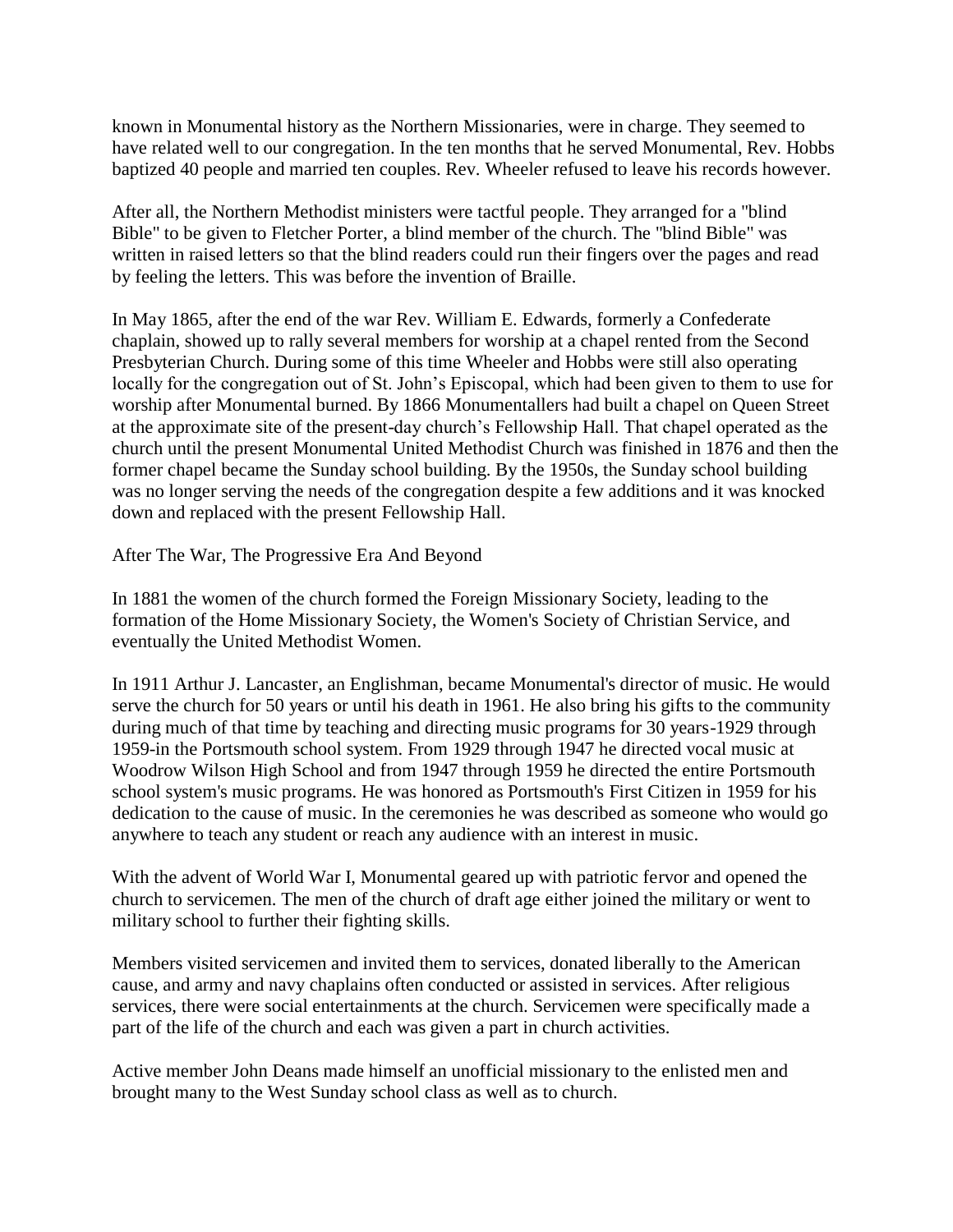A listing of members who served in World War I included Wendell Cushing Neville, who went on to become the first commandant of the U.S. Marine Corps and a Medal of Honor winner. The same list of members of the church included the janitor, Enoch Newby.

With peace came a time to celebrate history. In November 1918 the church celebrated the centennial of the Sunday school and in 1922 the 150th year of the formation of their first Methodist society. In 1931 they celebrated the centennial of the erection of Dinwiddie Street Church.

The ideals of the Progressive Era brought more attention to the role of women. The first women to receive official appointments as stewards of the church were appointed in 1925 and 1926. These women were Edith Neville, Louise Earnest, and Nellie Simmons. Women had been active in Sunday school and had served as class leaders before the Civil War but these were the first women at Monumental to receive official office. Lelia Deans later served as the first female Sunday school superintendent in 1933 to 1936 (Monroe and Hatcher, page 35).

The Methodist Episcopal Church, South reunited with the Methodist Episcopal Church in 1939. There were special ceremonies for the Virginia Conference, which were held in the Mosque in Richmond to mark the event. Monumental's choir sang at the ceremonies, and Professor Lancaster played the organ.

With the coming of World War II, the church geared itself up once more to serve the country's needs as in the previous World War. John Deans became active again as an unofficial missionary to the servicemen and another church member, Zinny Murden, became active in organizing programs. The church opened itself up to entertain the servicemen after church services with refreshments, games and "round dances." Professor Lancaster especially looked out for British servicemen.

In 1951, during the Korean War, John Deans was honored with a testimonial dinner for his work with servicemen. Three navy chaplains attended, one of whom credited Deans' influence for his own entry into the ministry ( Monroe and Hatcher, 40).

In 1955 work commenced on replacing the former Sunday school building with a new, up-todate Fellowship Hall. The cornerstone was laid with appropriate ceremonies and Sunday school classes were held at Briggs School on Washington Street until the new building could be finished. A piece of wood from the previous building was encapsulated in the cornerstone.

In 1968 the Methodist church merged with the Evangelical United Brethren and Monumental became Monumental United Methodist Church.

Service to others was still an important part of the church's mindset. In 1972 as part of the commemoration of Monumental's 200th year of existence, the church in conjunction with the Beazley Foundation gave the money to found the Monumental Chapel at Virginia Wesleyan College.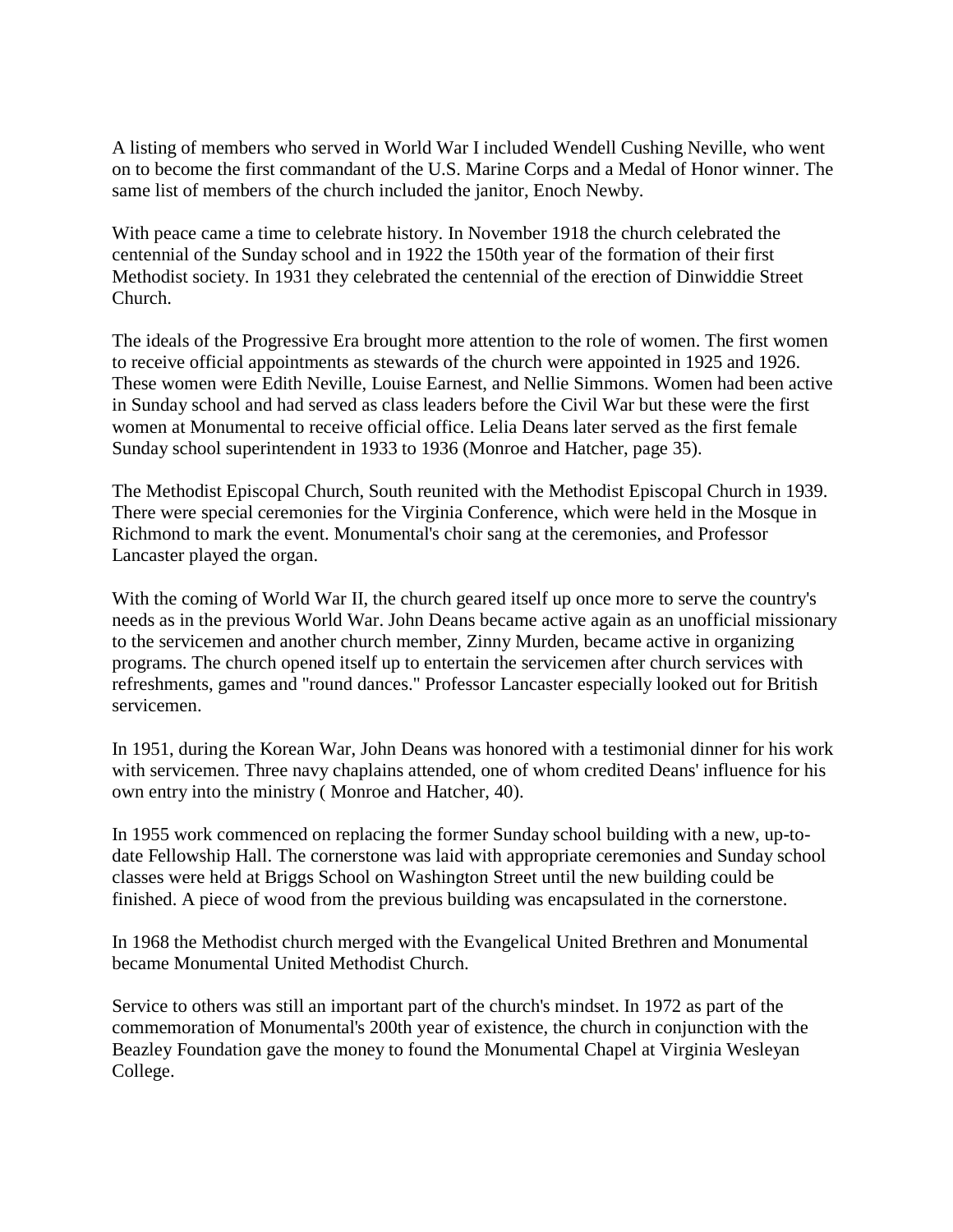Over the years, the church has formed eight churches in the city. These are Emanuel A.M.E. (African Methodist Episcopal) Church, Wright Memorial Church (now defunct and the building demolished), Central Church (the building has been sold to another denomination and the membership merged with Elm Avenue Church to form Aldersgate in Chesapeake), Elm Avenue Church (the building is now Martin Luther King Church), Park View Church, Broad Street Church, Cottage Place Church and West End Church.

In 1985 Monumental made a former site of the church on Glasgow Street into a park. The ceremonies included special honors for the early members of the church.

In 1995 Monumental's sanctuary underwent an inside renovation or Reformation, and in 2000 the church began a Community School for the Arts.

Today and into the future Monumental continues to strive to serve the spiritual needs of its members and of the community.

Bibliography

Asbury, Francis. The Journal and Letters of Francis Asbury, three volume set. Published jointly by Epworth Press, London and Abingdon Press, Nashville. First printing 1958.

Brent, Martha Buxton Porter. Memoirs of Martha Buxton Porter Brent. Publisher and place of publication unknown. 1929.

Chataigne's City Directory of Portsmouth and Berkley. Self-published. 1894.

Grimes, Bartlett A. Treepages Genealogical Website.

Lafferty, Rev. John J. Sketches of the Virginia Conference of the Methodist Episcopal Church, South, 1880. Richmond, VA: Christian Advocate Office. 1880.

Memoirs-200 Years: 1785-1987, edited by W. D. Keene Jr. Decorah, Iowa: Amundsen Publishing Company. 1988.

Monroe, Dorothy and Catherine Hatcher. History of Monumental United Methodist Church. Publisher and place of publication unknown. 1984.

Mutual Assurance Society, No. 11614, (March 15, 1843; July 15, 1850; and July 23, 1851).

The Norfolk Virginian, page 3, Saturday, January 5, 1867.

Official Church History of Monumental Methodist. Computerized by Margaret Windley, Portsmouth, VA: self-published. 2001.

Pilmore, Joseph. The Journal of Joseph Pilmore, Philadelphia: Message Publishing Company. 1969.